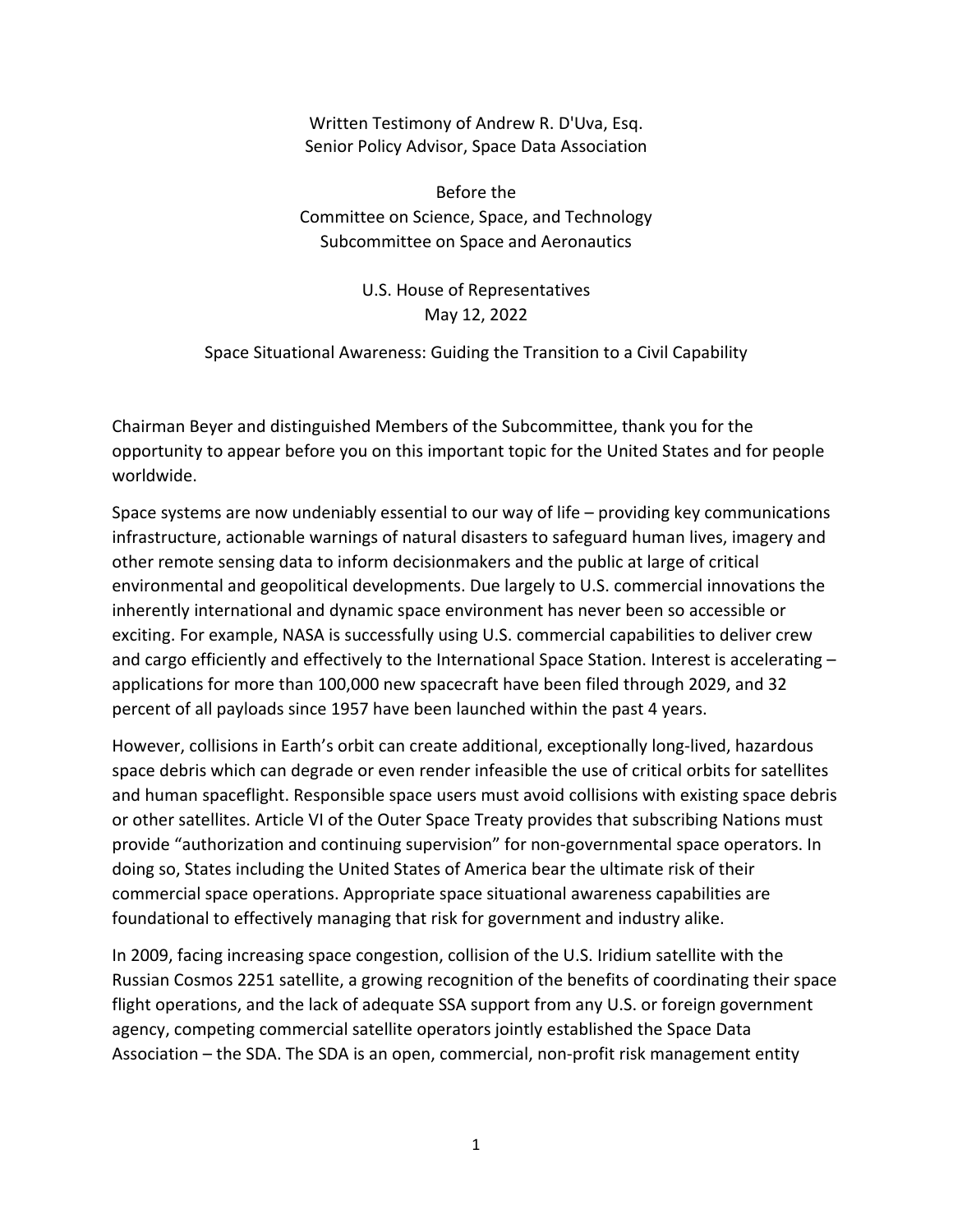dedicated to safety of flight and space sustainability.<sup>1</sup> SDA's stakeholder participants are commercial, civil, and even some military satellite operators who have invested tens of billions of dollars in satellites on orbit and have come together to reduce the risk of satellite operations.

The SDA has been fully operational for almost twelve years now and was developed without any government funds. The SDA's Space Data Center (SDC), operated by a U.S. commercial company, COMSPOC, has demonstrated reliability of more than 99.99% over those twelve years. The SDA's "crowd‐sourcing" model addresses proprietary and intellectual property issues, serving as a nexus for data from the U.S. government and a rich set of operator data. The SDC pioneered many traits that are now widely accepted as a baseline for a modern SSA system, including computationally and legally secure frameworks, firewalled processing to protect data, machine‐to‐machine interfaces, verified data normalization and conversion, operator phonebooks, data exchange and sharing, and extensive processes to maintain quality control and identify discrepancies in operator or government SSA data.

Since 2011 the SDA has combined U.S. space catalog data with measured satellite location and planned maneuver information from SDA's participants to offer the world's first private, cooperative space traffic coordination (STC) service. The SDA currently has 30 spacecraft operator members operating 769 spacecraft that span all orbital regimes, with over fifty percent of the GEO active spacecraft represented and 423 LEO and MEO spacecraft participating. These operators deliver some of the most critical communications and remote sensing capabilities today and, when not collaborating with the SDA, routinely compete as rivals. Satellite operator‐contributed data allows the SDC to generate actionable, forward‐ looking collision warnings, deconflict planned maneuvers, and securely share selected space situational awareness data between participants.

Because SDA's products augment and improve upon existing DoD collision warning products and systems – which are generally unable to incorporate planned maneuvers into actionable predictions – NOAA and NASA quickly became early and continuing satellite operator subscribers to SDA's services.<sup>2</sup> SDA is proud to voluntarily aggregate, normalize, and contribute SDA member data to the U.S. Space Force and the 18<sup>th</sup> Space Defense Squadron at the Combined Space Operations Center (CSpOC) on a no‐fee basis, increasing our nation's Space Domain Awareness and improving the DoD's space catalog, including notifications of discrepancies and high-risk threats. SDA has established a great partnership with the DoD.

However, as many U.S. government leaders have noted, DoD's primary space mission is not space flight safety, nor were its government systems being used to generate conjunction

 $1$  For SDA, "safety of flight" means the condition where satellites are positioned and operated in a manner that preserves their long‐term operational viability, the long‐term operational viability of any other satellites, and the preservation of the orbital regime(s) involved.

<sup>&</sup>lt;sup>2</sup> The SDC scrutinizes all operator and 18 SDS data, conjunction data messages (CDMs) and SP ephemerides to find and report irregularities, assessing their veracity, accuracy, timeliness, and completeness.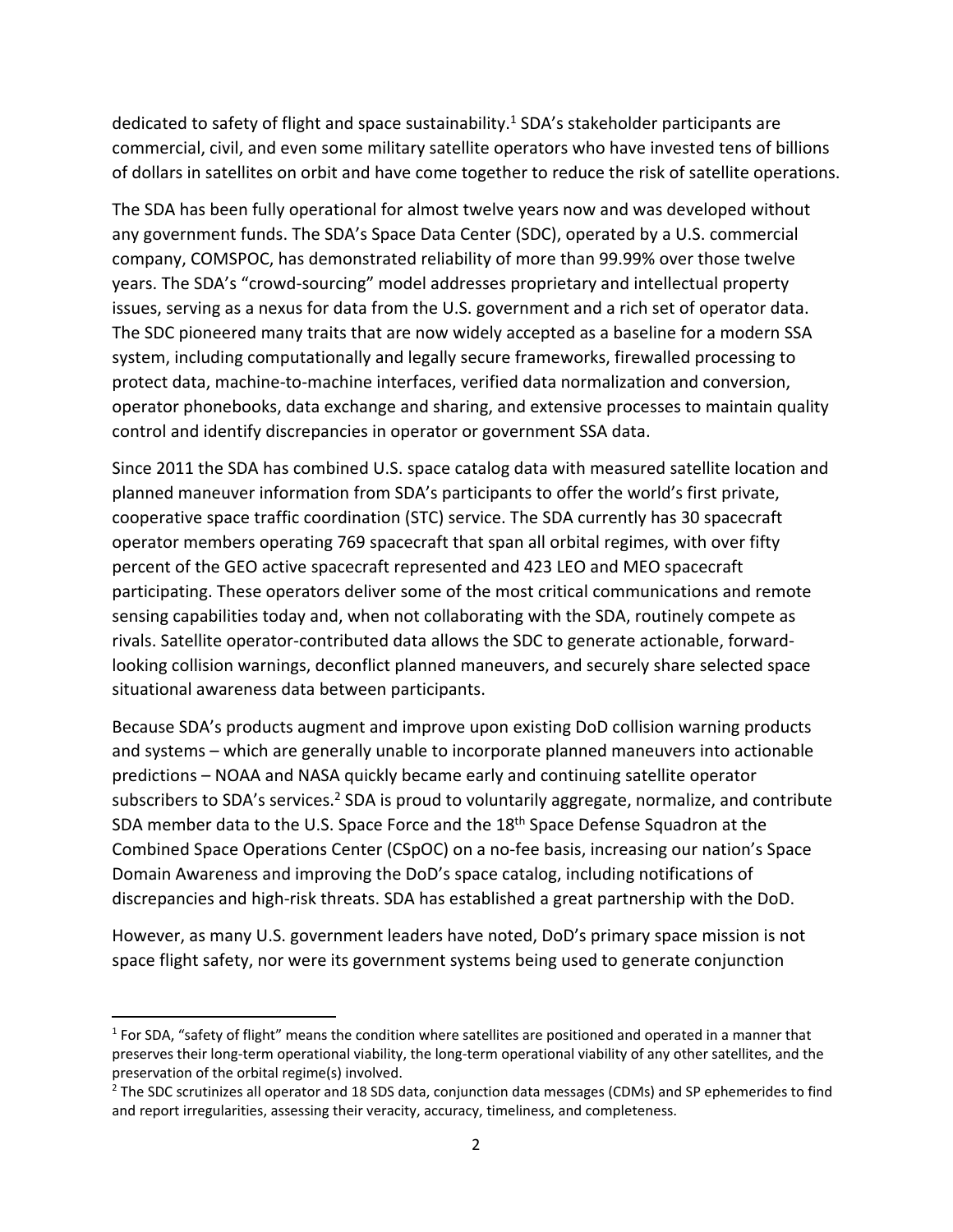warnings designed or optimized for this use – particularly given the continuing nontransparency required to protect our national security equities.

Critically, U.S. commercial entities and technologies have always undergirded and enabled SDA's technical capabilities – including cloud‐hosted compute platforms, cybersecurity, and most importantly the foundational space situational awareness analytics engine that fuses and transforms disparate data into usable knowledge for satellite operator use. That's great news for the efforts planned by the Department of Commerce (DoC), but we don't have a moment to lose. DoC needs to qualitatively improve on the legacy DoD products for SSA and conjunction assessment to enhance safety of flight.

New space operational paradigms including proliferated LEO constellations, electric propulsion with its constant low-thrust maneuvers, on-orbit servicing, space tourism, and autonomous flight operations challenge legacy flight safety capabilities. The SDA has mined its conjunction data to determine that close approaches are occurring five times more often than just five years ago. This dramatic change is due to the ever‐increasing presence of orbital debris, our improving knowledge of the hazardous debris already present in orbit, and a more than doubling of the active spacecraft population over these five years. While these increases in themselves don't suggest that the sky is falling, the increasing workload on spacecraft operators, the need for substantially increased accuracy of space object positional knowledge, and the continued degradation of the space operations environment demonstrate the need to take prompt action.

Beyond DoD's longstanding efforts, the United States has been a leader in promoting space flight safety, most recently through actions including adopting the National Space Policy, publishing Space Policy Directive 3 (SPD‐3), authorizing investments for the DoC, and committing to soft law approaches to establishing norms of behavior to avoid creation of additional space debris. Following publication of SPD‐3 the SDA, including some of its operators, routinely engaged with the DoC leaders to provide inputs on the real‐world pain points and actual needs of our satellite operator members.

SDA is fully supportive of a DoC partnership with commercial SSA service providers going forward. The SDA's founding members were unanimous in offering to support a rapid standup of a commercial SSA‐based system operated by DoC to provide a basic set of SSA data and services and looked forward to the opportunity to engage with DoC to help develop a set of well-informed system requirements and capabilities to meet the needs of the spacecraft operator community.

The SDA helped conceive and conduct a data fusion exercise for Space Traffic Coordination and Management (STCM) in September 2020. NOAA, in its role as a weather satellite operator, participated in this exercise. Implemented and conducted in just four weeks, this STCM data fusion campaign demonstrated how commercial innovation and capabilities, in partnership with government data and participation, were able to achieve dramatic improvements in SSA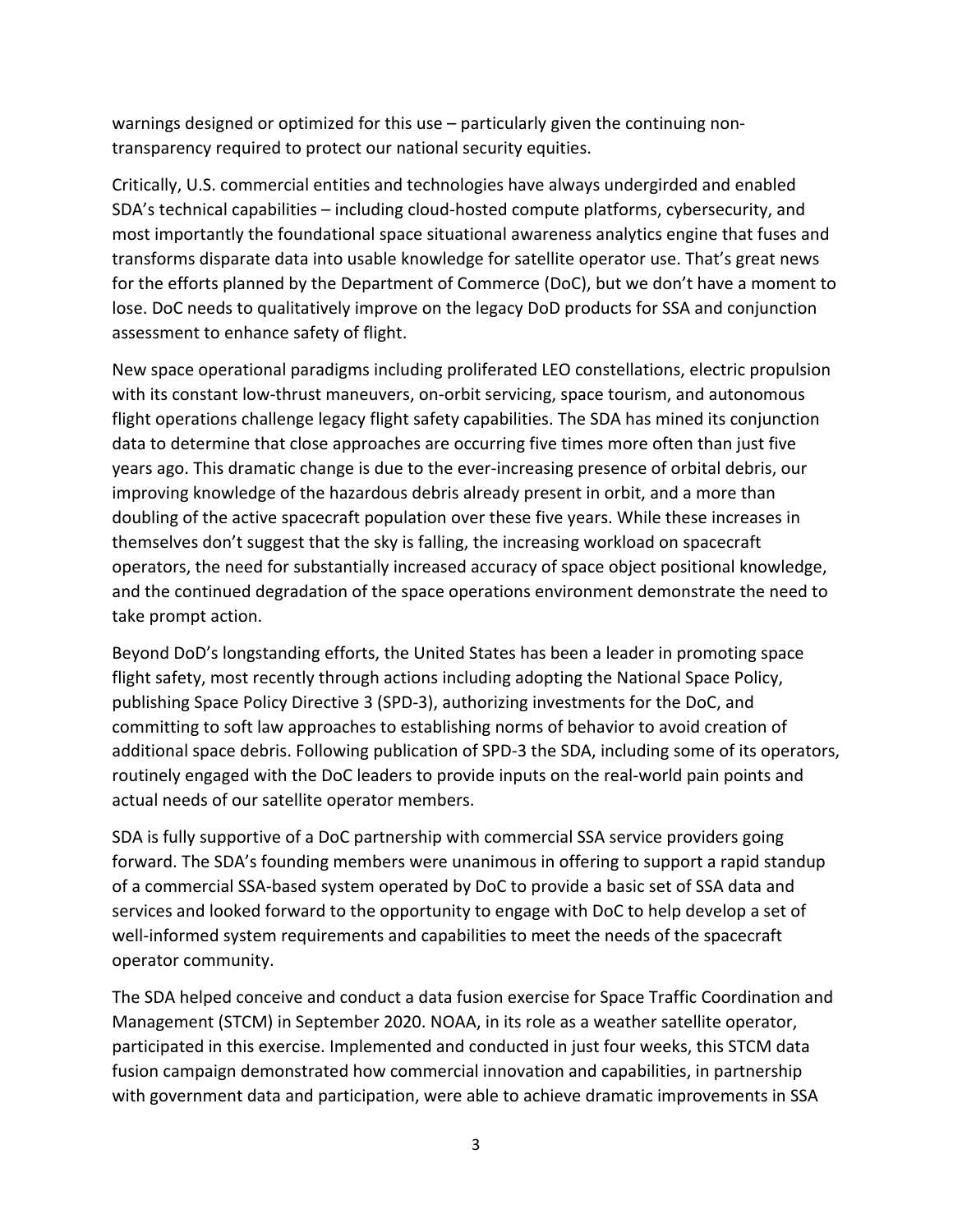knowledge. For example, accuracy improvements of between ten and fifty percent in Low Earth Orbit, tenfold accuracy improvements in GEO, and as much as one thousand times improvements in the Launch and Early Orbit Phase of LEO missions were achieved. This study was unique in taking a requirements-based approach by assessing what positional accuracy requirements must be met to allow SSA data to meet the needs of operators and the way they conduct flight safety. The results of this rapid demonstration led us to conclude that such a government/industry partnership is not only effective, but imperative if we are to effectively address and facilitate enduring space sustainability.

SDA is disappointed that work achieved by the Office of Space Commerce, informed by the strategic plan which was endorsed by the National Academy of Public Administration and Congress in 2020, appears to have been shelved. This perpetuates avoidable risks and introduces substantial delays in delivering an effective capability to civil and commercial satellite operators.

The picture is confusing, but since 2021 DoC has apparently pursued an alternate approach – electing not to obtain, deploy, and manage existing U.S. commercial space traffic coordination capabilities and services to enable the basic U.S. government‐derived SSA data and space traffic management services contemplated in SPD‐3 and funded by Congress. They have not conducted industry days with satellite operators to survey their needs, nor discussed how or whether they intend to incorporate satellite operator data (such as ephemerides or maneuver plan) into any solutions.

From our perspective, the DoC has turned inward, taking a government system development approach, and conducted minimal outreach to the operator community. While the intentions have not been clearly signaled, the focus appears to be on developing a new start U.S. government information system, akin to a DoD program of record, to ingest "data" which may be obtained from various sources. SDA believes this "new build" approach is suboptimal, compared to the prior vision of partnering with commercial industry to address specific needs driven by commercial and civil satellite operations for timely and actionable SSA data and space traffic management services.

We note that DoC has, earlier this week, appointed a senior leader with substantial commercial and government experience to the Office of Space Commerce. We are hopeful that this additional leadership will bring a renewed and sharp focus on private sector capabilities and satellite operator equities to this mission area.

Rising concerns about congestion caused by extensive debris generating events, such as the thousands of pieces of hazardous debris caused by a November, 2021 Russian ASAT test conflicting with increasing beneficial uses of Low Earth Orbit for environmental monitoring, providing better Internet access in rural and underdeveloped areas, and other new applications, necessitate fully staffing the Office of Space Commerce to rapidly pursue a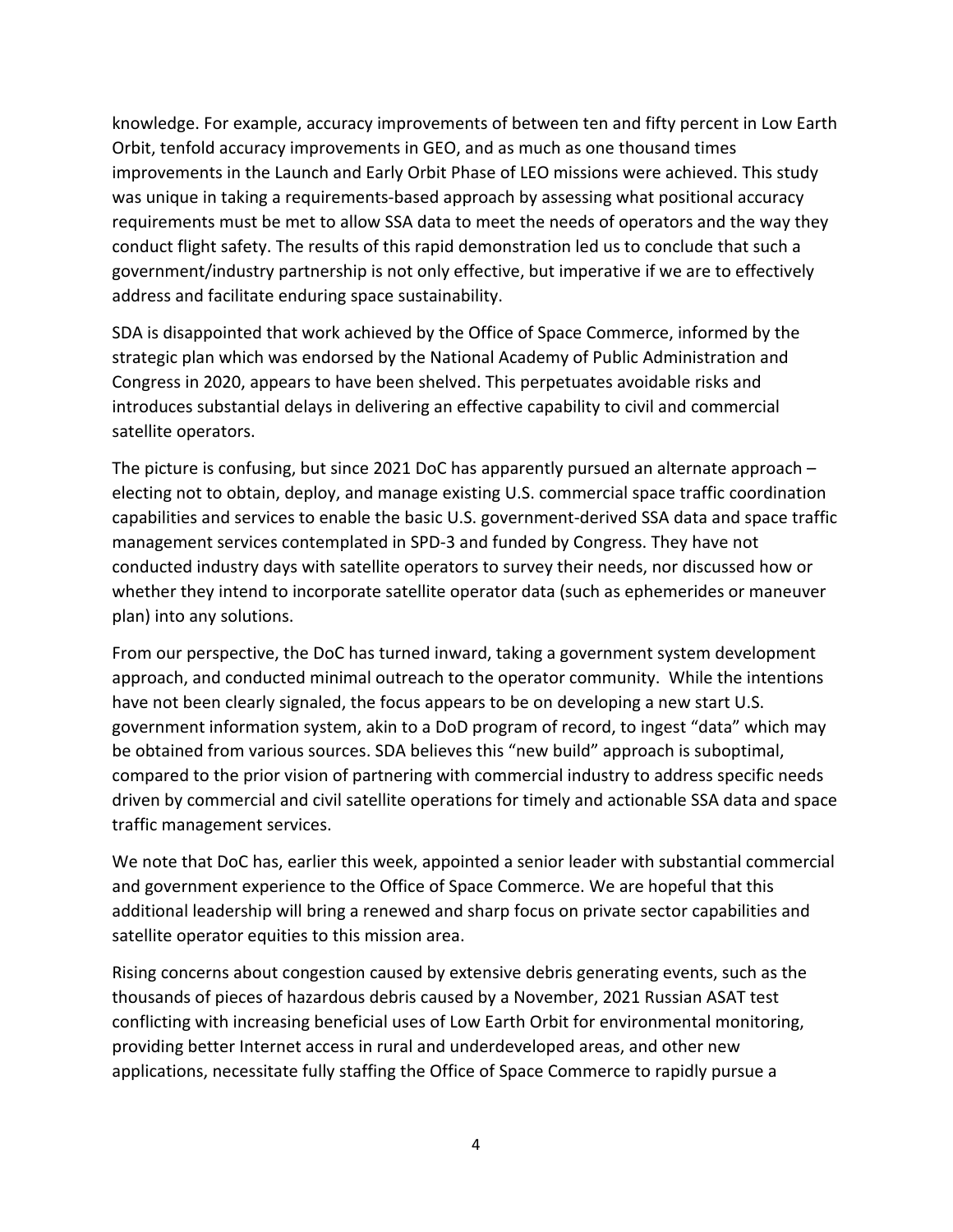commercial/international partnership approach to Space Situational Awareness that utilizes rather than attempts to replicate or compete with U.S. private sector capabilities.

Access to accurate, timely space traffic management services are essential to ensuring continued safe space operations for all, preserving U.S. leadership, and enabling U.S. industry to make increasing use of space. Mr. Chairman and members of the Subcommittee, as our nation continues to develop civil and commercial applications in space it is critical that we rapidly establish an effective, transparent, and enduring civil capability for space traffic coordination. To do this, we should take the following actions:

1. Establish a clear 1‐, 5‐, and 10‐year vision for delivery of space traffic coordination capabilities, including fee‐free basic services and data. Align DoC program activities in this area with national policy and consistent with DoC's mission by requiring DoC to promote – not compete with – U.S. private sector commercial interests by using today's existing, technically mature, validated, "best of class" U.S. commercial SSA capabilities, software, and analytic services, under DoC management, to meet the needs of the United States to implement an OADR, describe and provide the anticipated basic U.S. government‐derived SSA data and basic STM services, and collaborate with civil and commercial space operators.

*Proven U.S. commercial SSA analytic capabilities and supplemental, multi‐phenomenal SSA data from the U.S. private sector are available for deployment today to enable the Department of Commerce to deliver these basic space SSA data and STM services for a modest investment. Space development is moving too quickly for us to risk waiting for U.S. government development and international competition is fierce.*

2. Ensure that any transfer from DoD responsibilities for civil and commercial support to DoC qualitatively improves on the DoD products offered today to civil and commercial users.

*For example, Congress can require DoC to use validated U.S. commercial technology to process observational data from government SSA sensors, such as the Space Surveillance Network, and ingest operator data to derive timely and actionable information specifically for civil and commercial space flight safety. This is not an unsolved technical challenge and will leverage more than \$1 billion of taxpayer funds already being spent annually while protecting national security equities.*

3. Congress should curtail public investments to "re-develop" or "study" the need for near and mid‐term government SSA data and STM processing capabilities where U.S. private sector capabilities exist today.